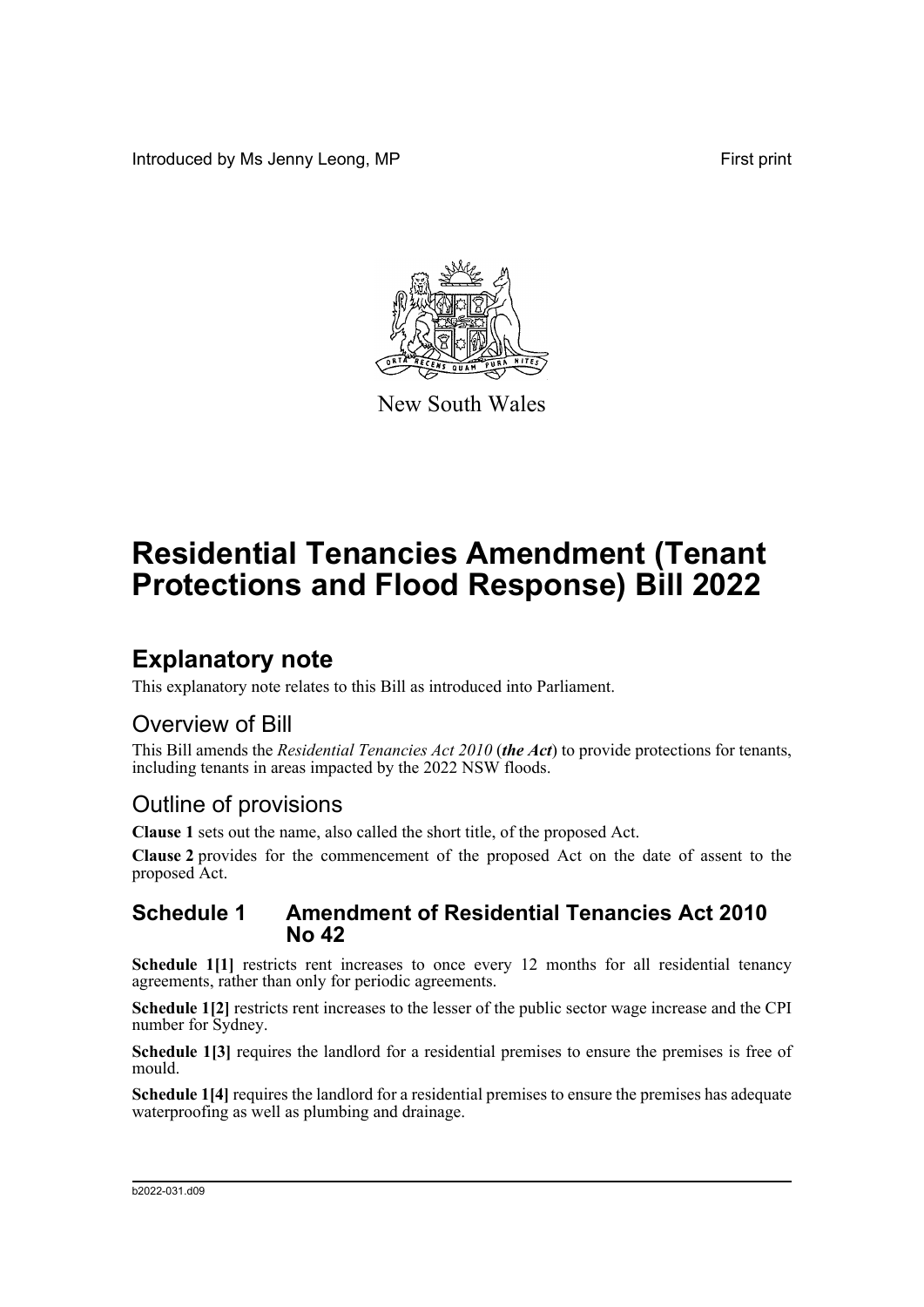#### **Schedule [5]** inserts a definition of *member of the landlord's family*.

**Schedule 1161 and 171** remove the concept of no grounds terminations of residential tenancy agreements and specify certain grounds on which a landlord may give a termination notice in relation to fixed term tenancies and periodic agreements. Schedule 1[6] also makes it an offence for a landlord or other person who takes possession of residential premises following a termination to use, or permit the use of, the premises other than for a use that is in accordance with the grounds for termination.

**Schedule 1[8]** provides that the Tribunal must, rather than may, declare that a termination notice has no effect or refuse to make a termination order if satisfied that the termination notice, or the application made by the landlord for a termination notice, was a retaliatory notice or a retaliatory application.

**Schedule 1[9]** provides for the Tribunal to consider any reason the Tribunal considers relevant in satisfying itself that a landlord was wholly or partly motivated to give a retaliatory notice or application.

**Schedule 1[10]** provides that despite a finding by the Tribunal that a termination notice is a retaliatory notice, the Tribunal is not required to make an order declaring that the termination notice has no effect if the landlord establishes that a termination notice was not given in retaliation.

**Schedule 1[11]** prevents a landlord from giving a further termination notice for a fixed term or periodic agreement within 12 months after the Tribunal has made orders that a termination notice is a retaliatory notice and has no effect.

**Schedule 1[12]** inserts proposed Part 13 in response to the 2022 NSW floods. Proposed section 229 specifies the local government areas which comprise the *flood impacted area*, and provides that an *impacted lease* means a residential tenancy agreement for premises located in the flood impacted area. Proposed sections 230 and 231 provide the following protections for impacted leases during the period of 12 months that commences on the day on which the proposed Part commences (the *moratorium period*)—

- (a) an exemption from a provision of the Act that would result in the termination of an impacted tenant's residential tenancy during the moratorium period, except in certain circumstances,
- (b) an exemption from rental increases for impacted leases during the moratorium period,
- (c) certain other restrictions on increases in rent payable for premises located in the flood impacted area.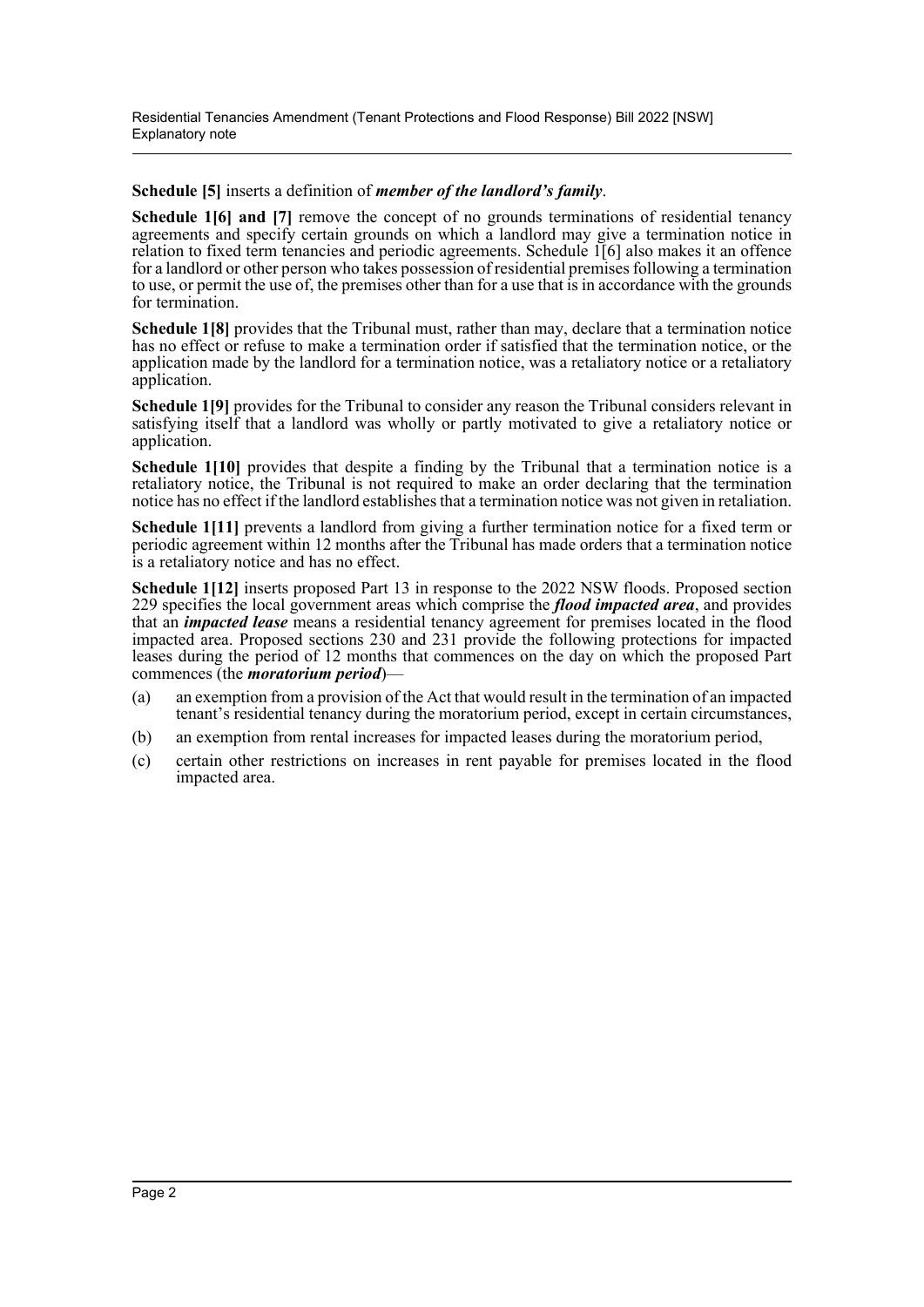Introduced by Ms Jenny Leong, MP First print



New South Wales

# **Residential Tenancies Amendment (Tenant Protections and Flood Response) Bill 2022**

## **Contents**

| Schedule 1 | Amendment of Residential Tenancies Act 2010 No 42 |      |
|------------|---------------------------------------------------|------|
|            | 2 Commencement                                    |      |
|            | Name of Act                                       |      |
|            |                                                   | Page |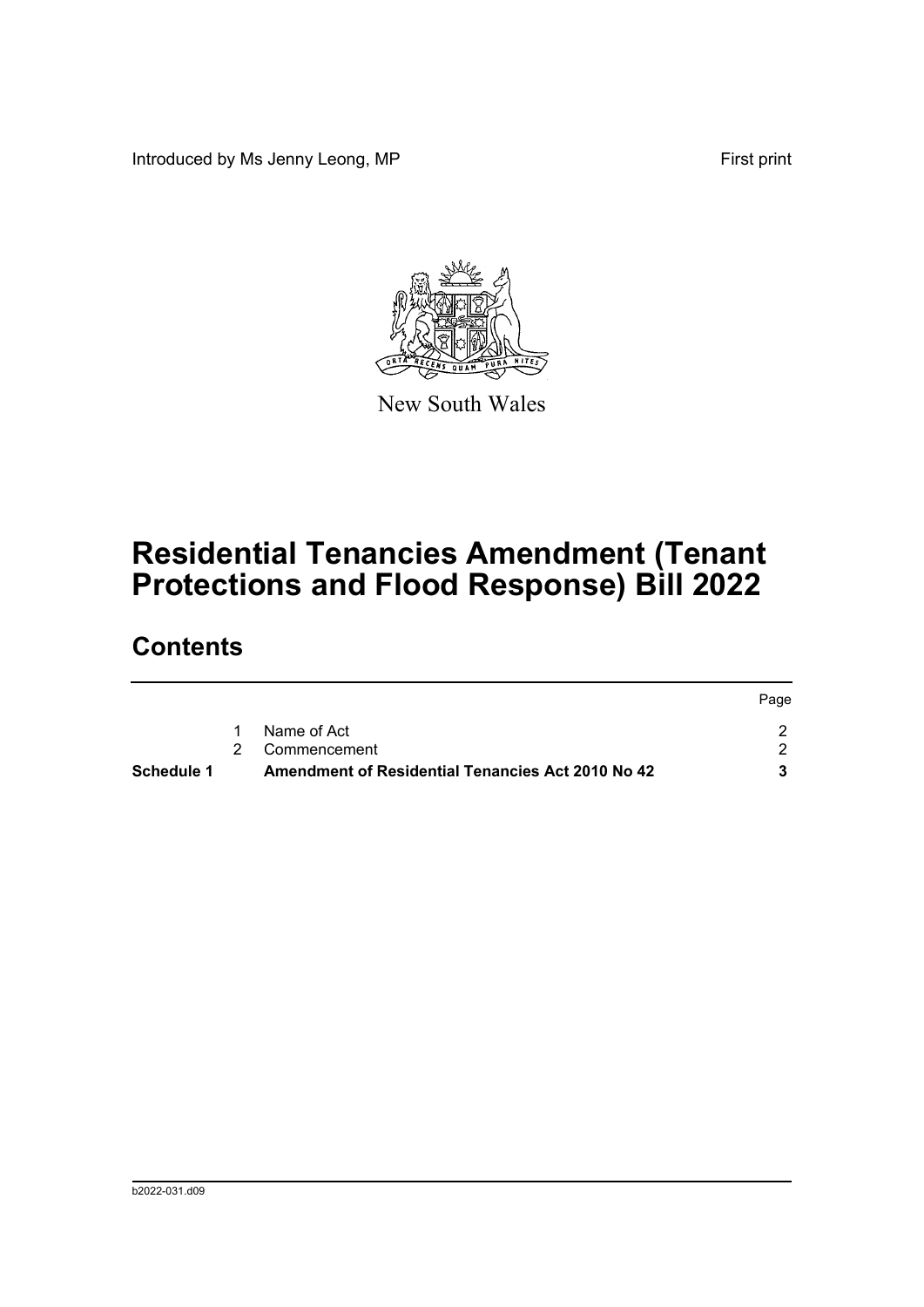

New South Wales

## **Residential Tenancies Amendment (Tenant Protections and Flood Response) Bill 2022**

No , 2022

#### **A Bill for**

An Act to amend the *Residential Tenancies Act 2010* to provide protection for tenants, including in flood impacted areas.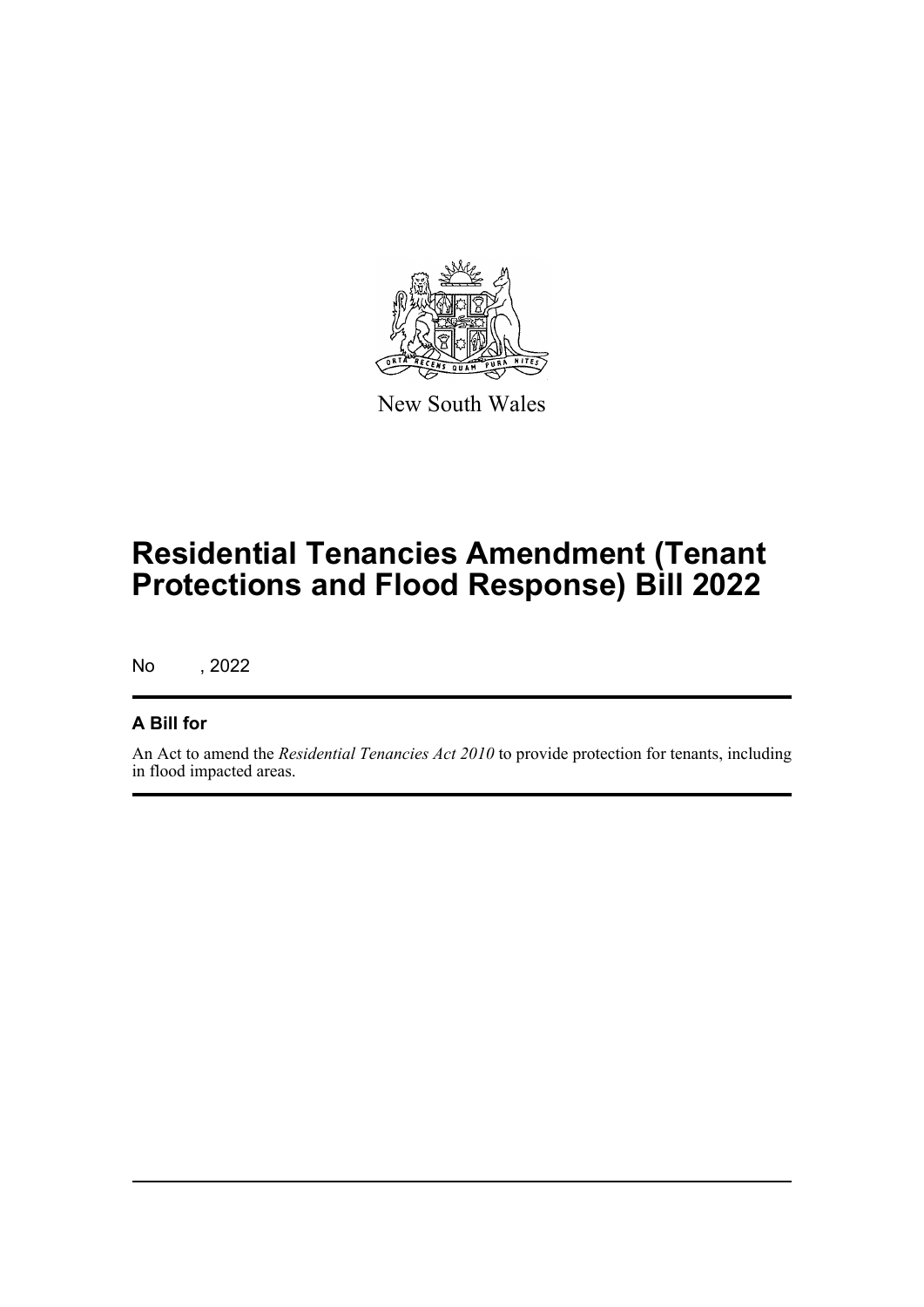Residential Tenancies Amendment (Tenant Protections and Flood Response) Bill 2022 [NSW]

<span id="page-4-1"></span><span id="page-4-0"></span>

| The Legislature of New South Wales enacts—                                                           |        |
|------------------------------------------------------------------------------------------------------|--------|
| Name of Act                                                                                          | 2      |
| This Act is the Residential Tenancies Amendment (Tenant Protections and Flood<br>Response) Act 2022. | 3<br>4 |
| Commencement                                                                                         | 5      |
| This Act commences on the date of assent to this Act.                                                | 6      |
|                                                                                                      |        |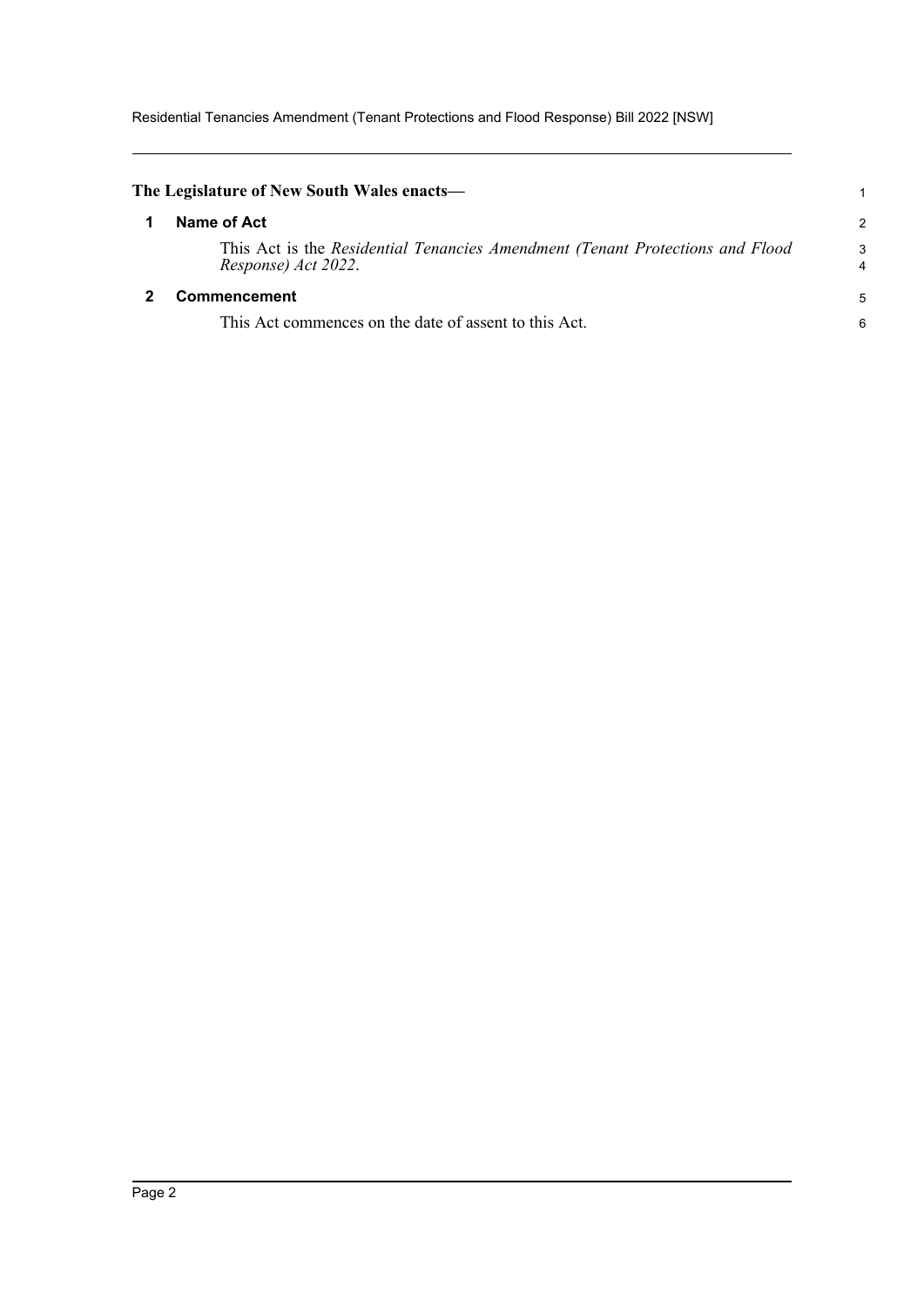<span id="page-5-0"></span>

|       | <b>Schedule 1</b>                |                   | <b>Amendment of Residential Tenancies Act 2010</b><br><b>No 42</b>                                                                                                                                                                    | $\mathbf{1}$<br>$\overline{c}$ |
|-------|----------------------------------|-------------------|---------------------------------------------------------------------------------------------------------------------------------------------------------------------------------------------------------------------------------------|--------------------------------|
| [1]   | <b>Section 41 Rent increases</b> |                   |                                                                                                                                                                                                                                       | $\ensuremath{\mathsf{3}}$      |
|       |                                  |                   | Omit "periodic" from section 41(1B).                                                                                                                                                                                                  | 4                              |
|       |                                  |                   | Insert instead "residential tenancy".                                                                                                                                                                                                 | 5                              |
| [2]   | Section 41(1C)                   |                   |                                                                                                                                                                                                                                       | 6                              |
|       |                                  |                   | Insert after section $41(1B)$ —                                                                                                                                                                                                       | $\overline{7}$                 |
|       | (1C)                             |                   | The rent payable under a residential tenancy agreement may not be increased<br>by more than the lesser of-                                                                                                                            | 8<br>9                         |
|       |                                  | $\left( a\right)$ | the public sector wage increase, being the amount prescribed in the<br>Industrial Relations (Public Sector Conditions of Employment)<br><i>Regulation 2014</i> , clause $6(1)(a)$ , and                                               | 10<br>11<br>12                 |
|       |                                  | (b)               | the Consumer Price Index (All Groups Index) for Sydney issued by the<br>Australian Statistician.                                                                                                                                      | 13<br>14                       |
| [3]   |                                  |                   | Section 52 Landlord's general obligations for residential premises                                                                                                                                                                    | 15                             |
|       |                                  |                   | Insert after section $52(1A)(c)$ —                                                                                                                                                                                                    | 16                             |
|       |                                  | (ca)              | are free of mould, and                                                                                                                                                                                                                | 17                             |
| [4]   | <b>Section 52</b>                |                   |                                                                                                                                                                                                                                       | 18                             |
|       |                                  |                   | Insert ", waterproofing" after "plumbing" in section $52(1A)(e)$ .                                                                                                                                                                    | 19                             |
| [5]   | <b>Section 80 Definitions</b>    |                   |                                                                                                                                                                                                                                       | 20                             |
|       |                                  |                   | Insert in appropriate order—                                                                                                                                                                                                          | 21                             |
|       |                                  |                   | member of the landlord's family means—                                                                                                                                                                                                | 22                             |
|       |                                  | (a)               | the landlord's spouse or de facto partner, or                                                                                                                                                                                         | 23                             |
|       |                                  | (b)               | a child of the landlord or the landlord's spouse or de facto partner, or                                                                                                                                                              | 24                             |
|       |                                  | (c)               | a parent or step-parent of the landlord or the landlord's spouse or de<br>facto partner, or                                                                                                                                           | 25<br>26                       |
|       |                                  | (d)               | another person who ordinarily resides with the landlord and is<br>substantially dependent on the landlord.                                                                                                                            | 27<br>28                       |
| [6]   |                                  |                   | <b>Section 82 Termination notices</b>                                                                                                                                                                                                 | 29                             |
|       |                                  |                   | Omit "84, 85," from section $82(1)(c)$ .                                                                                                                                                                                              | 30                             |
| $[7]$ | Sections 84-85A                  |                   |                                                                                                                                                                                                                                       | 31                             |
|       |                                  |                   | Omit sections 84 and 85. Insert instead—                                                                                                                                                                                              | 32                             |
|       | 84                               |                   | End of residential tenancy at end of fixed term tenancy                                                                                                                                                                               | 33                             |
|       | (1)                              |                   | A landlord may, at any time before the end of the fixed term of a fixed term<br>agreement, give a termination notice for the agreement that is to take effect on<br>or after the end of the fixed term on 1 of the following grounds— | 34<br>35<br>36                 |
|       |                                  | (a)               | the landlord requires the residential premises for the landlord's own use,<br>or the use of a member of the landlord's family, for a period not less<br>than 12 months,                                                               | 37<br>38<br>39                 |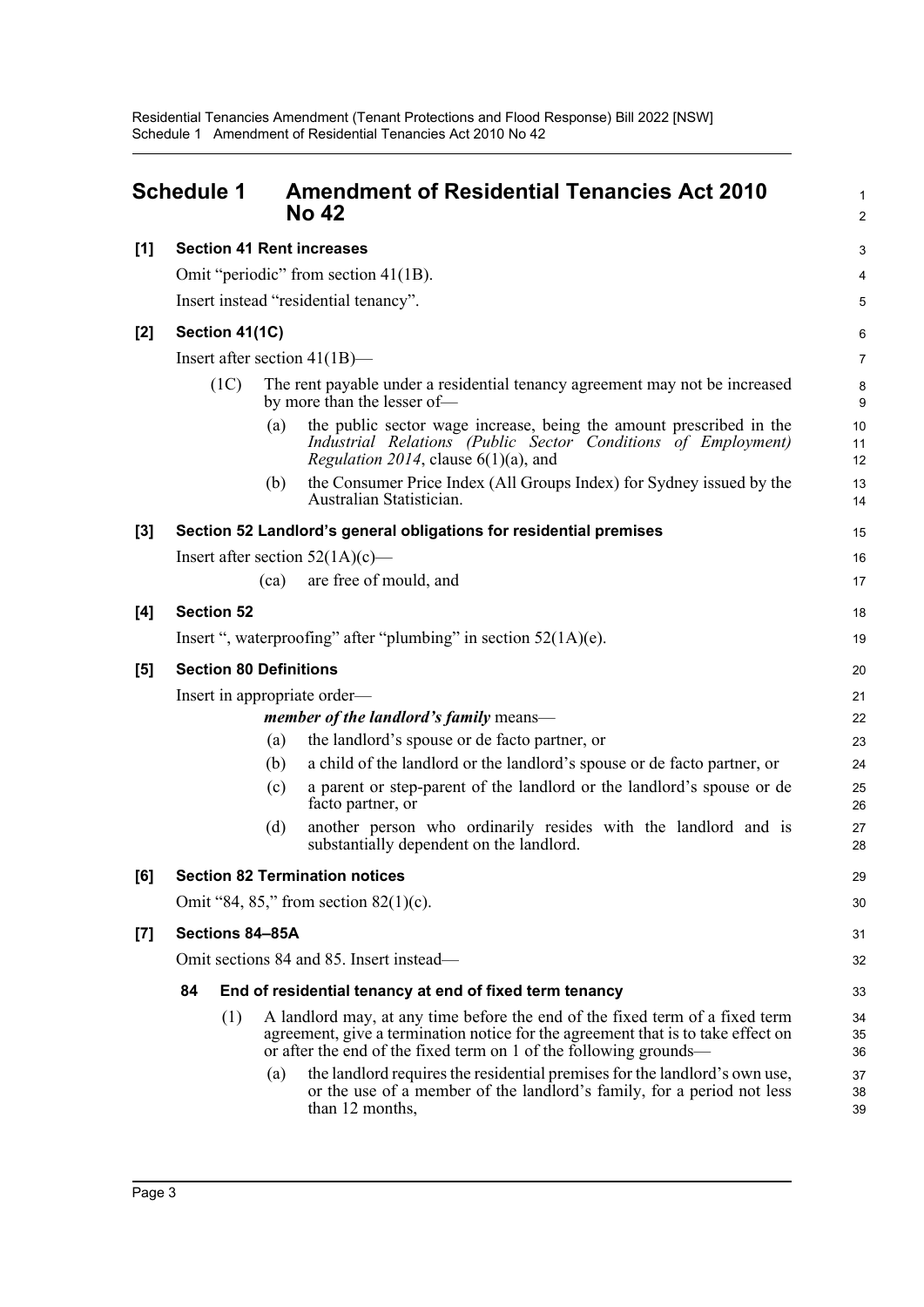|    |     | (b)    | the landlord wishes to carry out renovations or repairs to the residential<br>premises that will render the premises uninhabitable for a period not<br>less than 4 weeks,                                                                         | 1<br>$\overline{\mathbf{c}}$<br>3 |
|----|-----|--------|---------------------------------------------------------------------------------------------------------------------------------------------------------------------------------------------------------------------------------------------------|-----------------------------------|
|    |     | (c)    | the residential premises will be used in a way, or kept in a state, that<br>means it cannot be used as a residence for a period not less than 6<br>months.                                                                                        | 4<br>5<br>6                       |
|    | (2) |        | The termination notice must specify a termination date that is—                                                                                                                                                                                   | 7                                 |
|    |     | (a)    | on or after the end of the fixed term, and                                                                                                                                                                                                        | 8                                 |
|    |     | (b)    | at least 90 days after the day on which the notice is given.                                                                                                                                                                                      | 9                                 |
|    | (3) |        | The Tribunal must, on application by a landlord, make a termination order if<br>satisfied that-                                                                                                                                                   | 10<br>11                          |
|    |     | (a)    | a termination notice was given in accordance with this section, and                                                                                                                                                                               | 12                                |
|    |     | (b)    | the landlord has established the ground on which the notice was given,<br>and                                                                                                                                                                     | 13<br>14                          |
|    |     | (c)    | the termination is appropriate in the circumstances, and                                                                                                                                                                                          | 15                                |
|    |     | (d)    | the tenant has not vacated the premises as required by the notice.                                                                                                                                                                                | 16                                |
|    | (4) | ended. | This section does not apply to a residential tenancy agreement if the tenant has<br>been in continual possession of the same residential premises for a period of<br>20 years or more and the fixed term of the original fixed term agreement has | 17<br>18<br>19<br>20              |
| 85 |     |        | <b>Termination of periodic agreement</b>                                                                                                                                                                                                          | 21                                |
|    | (1) |        | A landlord may, at any time, give a termination notice for a periodic agreement<br>on 1 of the following grounds—                                                                                                                                 | 22<br>23                          |
|    |     | (a)    | the landlord requires the residential premises for the landlord's own use,<br>or the use of a member of the landlord's family, for a period not less<br>than 12 months,                                                                           | 24<br>25<br>26                    |
|    |     | (b)    | the landlord wishes to carry out renovations or repairs to the residential<br>premises that will render the premises uninhabitable for a period not<br>less than 4 weeks,                                                                         | 27<br>28<br>29                    |
|    |     | (c)    | the residential premises will be used in a way, or subject to<br>circumstances, that will render the premises unable to be used as a<br>residence for a period not less than 6 months.                                                            | 30<br>31<br>32                    |
|    | (2) |        | The termination notice must specify a termination date that is at least 90 days<br>after the day on which the notice is given.                                                                                                                    | 33<br>34                          |
|    | (3) |        | The Tribunal must, on application by a landlord, make a termination order if<br>satisfied that-                                                                                                                                                   | 35<br>36                          |
|    |     | (a)    | a termination notice was given in accordance with this section, and                                                                                                                                                                               | 37                                |
|    |     | (b)    | the landlord has established the ground on which the notice was given,<br>and                                                                                                                                                                     | 38<br>39                          |
|    |     | (c)    | the termination is appropriate in the circumstances, and                                                                                                                                                                                          | 40                                |
|    |     | (d)    | the tenant has not vacated the premises as required by the notice.                                                                                                                                                                                | 41                                |
|    | (4) |        | This section does not apply to a residential tenancy agreement if the tenant has<br>been in continual possession of the same residential premises for a period of<br>20 years or more.                                                            | 42<br>43<br>44                    |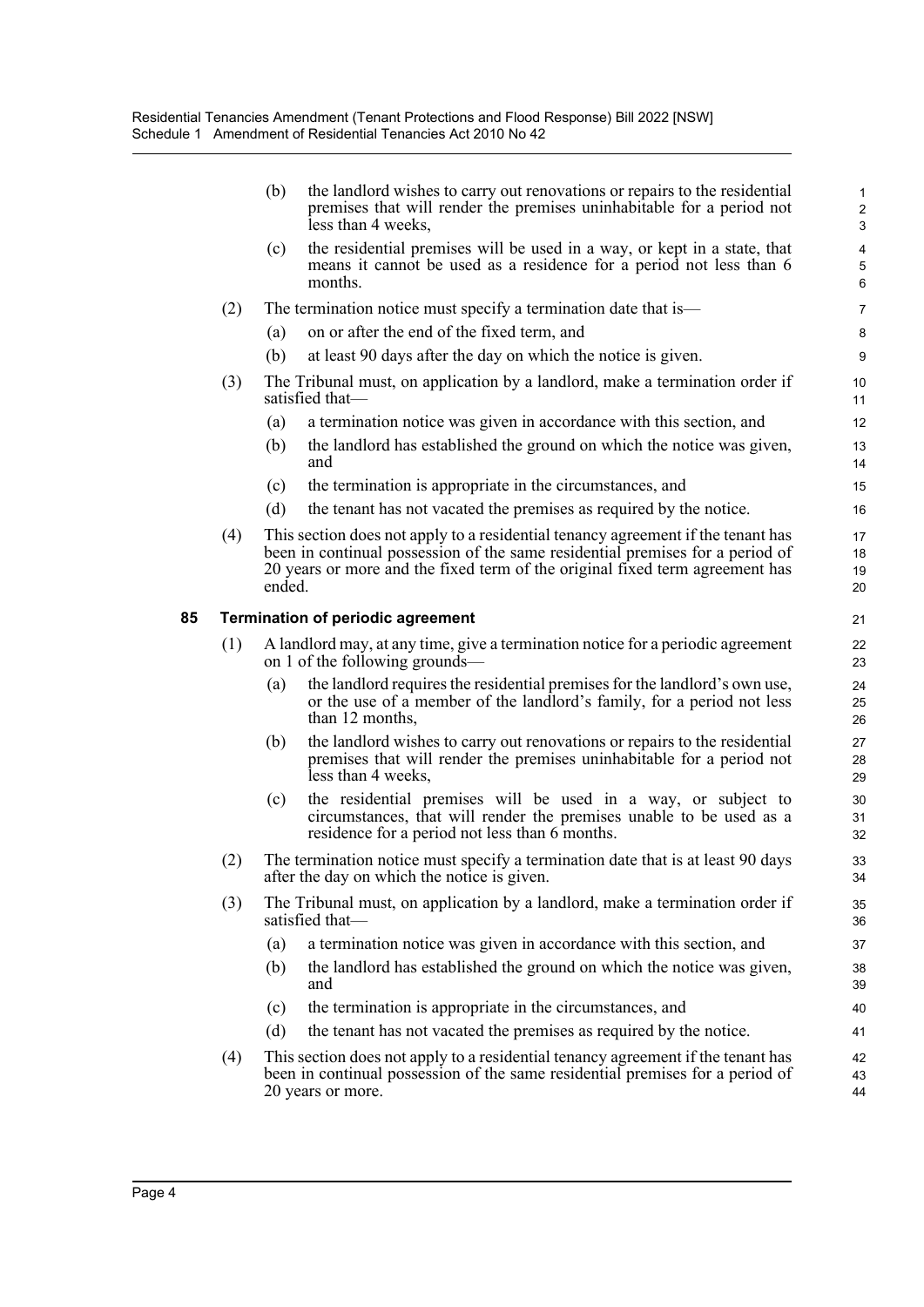|        | 85A  |                 | Wrongful termination of fixed term and periodic agreements                                                                                                                                                                                                                                                                              | 1                           |
|--------|------|-----------------|-----------------------------------------------------------------------------------------------------------------------------------------------------------------------------------------------------------------------------------------------------------------------------------------------------------------------------------------|-----------------------------|
|        |      | (1)             | This section applies if a residential tenancy agreement for residential premises<br>is terminated under sections 84 or 85.                                                                                                                                                                                                              | $\sqrt{2}$<br>3             |
|        |      | (2)             | A landlord or other person who obtains possession of the residential premises<br>following the termination must not use, or permit the use of, the premises other<br>than for a use that is in accordance with the grounds for termination.                                                                                             | $\overline{4}$<br>5<br>6    |
|        |      |                 | Maximum penalty—100 penalty units.                                                                                                                                                                                                                                                                                                      | $\overline{7}$              |
|        |      | (3)             | The Tribunal may, on application by the tenant under the residential tenancy<br>agreement, if satisfied that the landlord has contravened subsection (2), make<br>an order-                                                                                                                                                             | 8<br>$\boldsymbol{9}$<br>10 |
|        |      |                 | directing the landlord to cause the premises to cease to be used other<br>(a)<br>than in accordance with the grounds for termination, and                                                                                                                                                                                               | 11<br>12                    |
|        |      |                 | if the Tribunal considers it appropriate in the circumstances to do so—<br>(b)<br>deeming the premises to be subject to a residential tenancy agreement<br>between the landlord and the tenant for a term, and on the terms,<br>specified by the Tribunal.                                                                              | 13<br>14<br>15<br>16        |
|        |      | (4)             | Without limiting section $187(1)(d)$ , the Tribunal may, on application by the<br>tenant under the residential tenancy agreement, if satisfied that the landlord<br>has contravened subsection (2), make an order that the landlord pay<br>compensation to the tenant for wrongful termination of the residential tenancy<br>agreement. | 17<br>18<br>19<br>20<br>21  |
|        |      | (5)             | A tenant may make an application to the Tribunal under this section within the<br>period prescribed by the regulations.                                                                                                                                                                                                                 | 22<br>23                    |
| [8]    |      |                 | <b>Section 115 Retaliatory evictions</b>                                                                                                                                                                                                                                                                                                | 24                          |
|        |      |                 | Omit "may" from section $115(1)$ and (2) wherever occurring. Insert instead "must".                                                                                                                                                                                                                                                     | 25                          |
| [9]    |      |                 | Section 115(2)(d)                                                                                                                                                                                                                                                                                                                       | 26                          |
|        |      |                 | Insert at the end of section $115(2)$ —                                                                                                                                                                                                                                                                                                 | 27                          |
|        |      |                 | another reason the Tribunal considers relevant.<br>(d)                                                                                                                                                                                                                                                                                  | 28                          |
| $[10]$ |      | Section 115(2A) |                                                                                                                                                                                                                                                                                                                                         | 29                          |
|        |      |                 | Insert after section $115(2)$ —                                                                                                                                                                                                                                                                                                         | 30                          |
|        |      | (2A)            | Despite making a finding under subsection (2), the Tribunal is not required to<br>make an order under subsection (1) if the landlord establishes to the<br>satisfaction of the Tribunal that the termination notice was not given in<br>retaliation.                                                                                    | 31<br>32<br>33<br>34        |
| $[11]$ |      |                 | Section 115A Limitation on no grounds termination                                                                                                                                                                                                                                                                                       | 35                          |
|        |      |                 | Insert after section 115—                                                                                                                                                                                                                                                                                                               | 36                          |
|        | 115A |                 | Limitation on no grounds termination                                                                                                                                                                                                                                                                                                    | 37                          |
|        |      | (1)             | A landlord must not give a termination notice to a tenant under section 84 or<br>85 within 12 months after the Tribunal has made an order under section 115 in<br>relation to a termination notice given by the landlord to the tenant.<br>Maximum penalty—20 penalty units.                                                            | 38<br>39<br>40              |
|        |      | (2)             | A termination notice that contravenes this section has no effect.                                                                                                                                                                                                                                                                       | 41<br>42                    |
|        |      |                 |                                                                                                                                                                                                                                                                                                                                         |                             |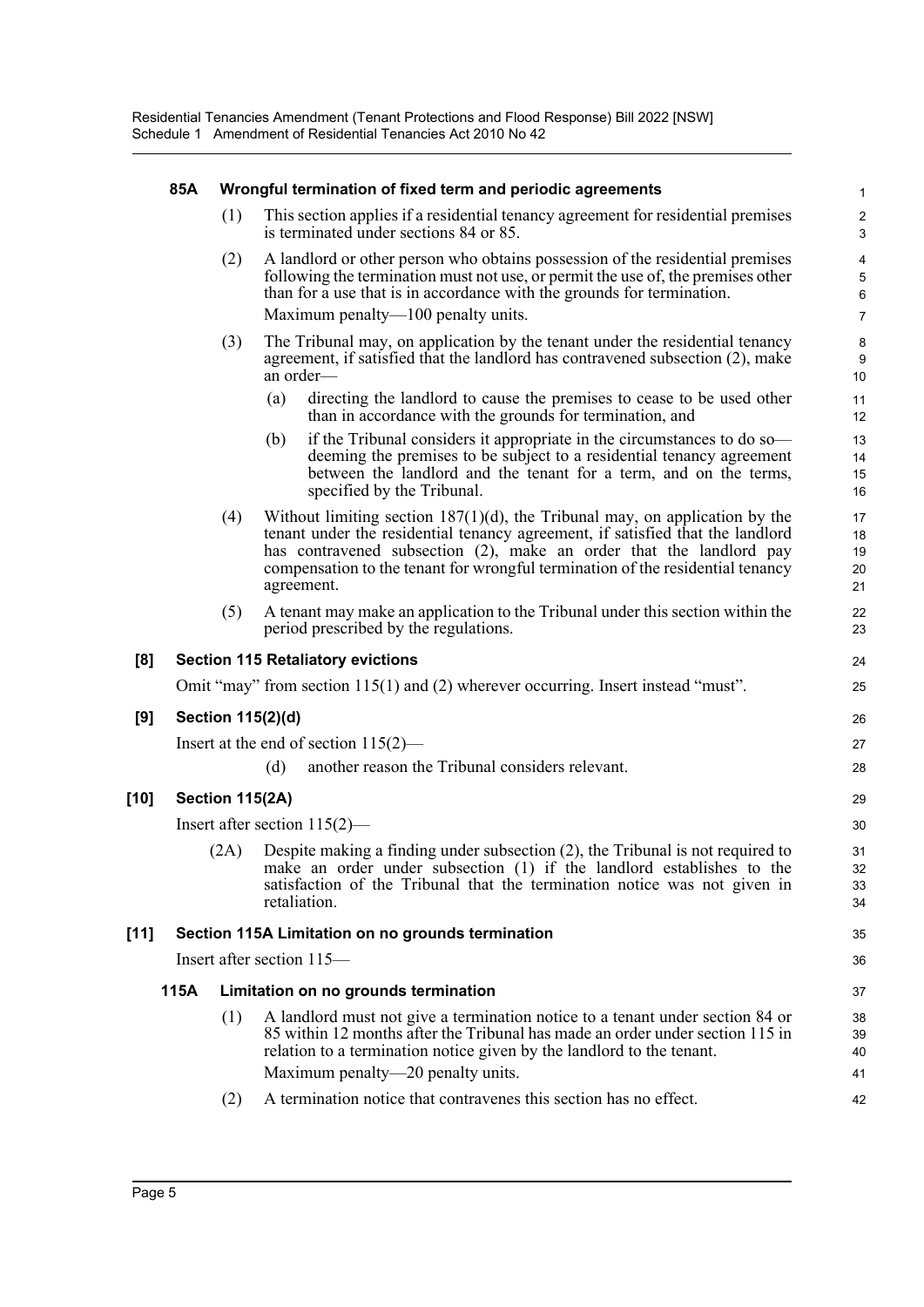| Part 13 Response to 2022 NSW floods<br>Insert after Part 12— |     |                                                                                                                                                                                                                                                                                                                                                                                                                                                                                                                                                                                                                                                                                                                                                                                                             |  |
|--------------------------------------------------------------|-----|-------------------------------------------------------------------------------------------------------------------------------------------------------------------------------------------------------------------------------------------------------------------------------------------------------------------------------------------------------------------------------------------------------------------------------------------------------------------------------------------------------------------------------------------------------------------------------------------------------------------------------------------------------------------------------------------------------------------------------------------------------------------------------------------------------------|--|
|                                                              |     | Part 13 Response to 2022 NSW floods                                                                                                                                                                                                                                                                                                                                                                                                                                                                                                                                                                                                                                                                                                                                                                         |  |
| 229                                                          |     | <b>Definitions</b>                                                                                                                                                                                                                                                                                                                                                                                                                                                                                                                                                                                                                                                                                                                                                                                          |  |
|                                                              |     | In this Part-                                                                                                                                                                                                                                                                                                                                                                                                                                                                                                                                                                                                                                                                                                                                                                                               |  |
|                                                              |     | impacted lease means a residential tenancy agreement for premises located in<br>the flood impacted area.                                                                                                                                                                                                                                                                                                                                                                                                                                                                                                                                                                                                                                                                                                    |  |
|                                                              |     | flood impacted area means-                                                                                                                                                                                                                                                                                                                                                                                                                                                                                                                                                                                                                                                                                                                                                                                  |  |
|                                                              |     | the local government areas of Armidale Regional, Ballina, Bayside,<br>(a)<br>Bega Valley, Bellingen, City of Blacktown, City of Blue Mountains,<br>Byron, Camden, City of Campbelltown, Canterbury-Bankstown,<br>Central Coast, Clarence Valley, City of Coffs Harbour, Eurobodalla,<br>City of Fairfield, Georges River, Glen Innes Severn Shire, City of<br>Hawkesbury, Hornsby, Kempsey, Inner West, Kiama, Ku-ring-gai,<br>Kyogle, City of Lismore, City of Liverpool, Mid-Coast, Nambucca<br>Valley, City of Newcastle, Northern Beaches, City of Parramatta, City<br>of Penrith, Port Macquarie-Hastings, Richmond Valley, City of Ryde,<br>City of Shellharbour, City of Shoalhaven, Sutherland Shire, Tenterfield,<br>The Hills Shire, Tweed, Wingecarribee, Wollondilly and City of<br>Wollongong, |  |
|                                                              |     | (b)<br>any other local government area prescribed by the regulations.                                                                                                                                                                                                                                                                                                                                                                                                                                                                                                                                                                                                                                                                                                                                       |  |
|                                                              |     | <i>moratorium period</i> means the period—                                                                                                                                                                                                                                                                                                                                                                                                                                                                                                                                                                                                                                                                                                                                                                  |  |
|                                                              |     | commencing on the day on which this Part commences, and<br>(a)<br>(b)<br>ending at the beginning of the day that is 12 months after the day on<br>which this Part commences.                                                                                                                                                                                                                                                                                                                                                                                                                                                                                                                                                                                                                                |  |
| 230                                                          |     | Termination of residential tenancy agreements                                                                                                                                                                                                                                                                                                                                                                                                                                                                                                                                                                                                                                                                                                                                                               |  |
|                                                              | (1) | Despite any other provision of this Act, an impacted lease must not be<br>terminated by a landlord during the moratorium period.                                                                                                                                                                                                                                                                                                                                                                                                                                                                                                                                                                                                                                                                            |  |
|                                                              | (2) | This section does not apply if the Tribunal considers that—                                                                                                                                                                                                                                                                                                                                                                                                                                                                                                                                                                                                                                                                                                                                                 |  |
|                                                              |     | the premises under an impacted lease—<br>(a)<br>otherwise than as a result of a breach of an agreement—have<br>(i)<br>been destroyed or are wholly or partly uninhabitable, or                                                                                                                                                                                                                                                                                                                                                                                                                                                                                                                                                                                                                              |  |
|                                                              |     | have ceased to be lawfully usable as a residence, or<br>(ii)<br>the behaviour of a tenant under an impacted lease is unreasonable in the<br>(b)<br>circumstances.                                                                                                                                                                                                                                                                                                                                                                                                                                                                                                                                                                                                                                           |  |
| 231                                                          |     | <b>Rent increases</b>                                                                                                                                                                                                                                                                                                                                                                                                                                                                                                                                                                                                                                                                                                                                                                                       |  |
|                                                              | (1) | The rent payable under an impacted lease must not be increased under section<br>41 during the moratorium period.                                                                                                                                                                                                                                                                                                                                                                                                                                                                                                                                                                                                                                                                                            |  |
|                                                              | (2) | A landlord must not enter a residential tenancy agreement for premises in the<br>flood impacted area if the rent payable under the agreement is higher than—<br>if the premises were under a residential tenancy agreement on 25<br>(a)<br>February 2022—the rent payable for the premises at that time, or                                                                                                                                                                                                                                                                                                                                                                                                                                                                                                 |  |
|                                                              |     | otherwise, the median rent for the same type of premises.<br>(b)                                                                                                                                                                                                                                                                                                                                                                                                                                                                                                                                                                                                                                                                                                                                            |  |
|                                                              | (3) | In this section-                                                                                                                                                                                                                                                                                                                                                                                                                                                                                                                                                                                                                                                                                                                                                                                            |  |